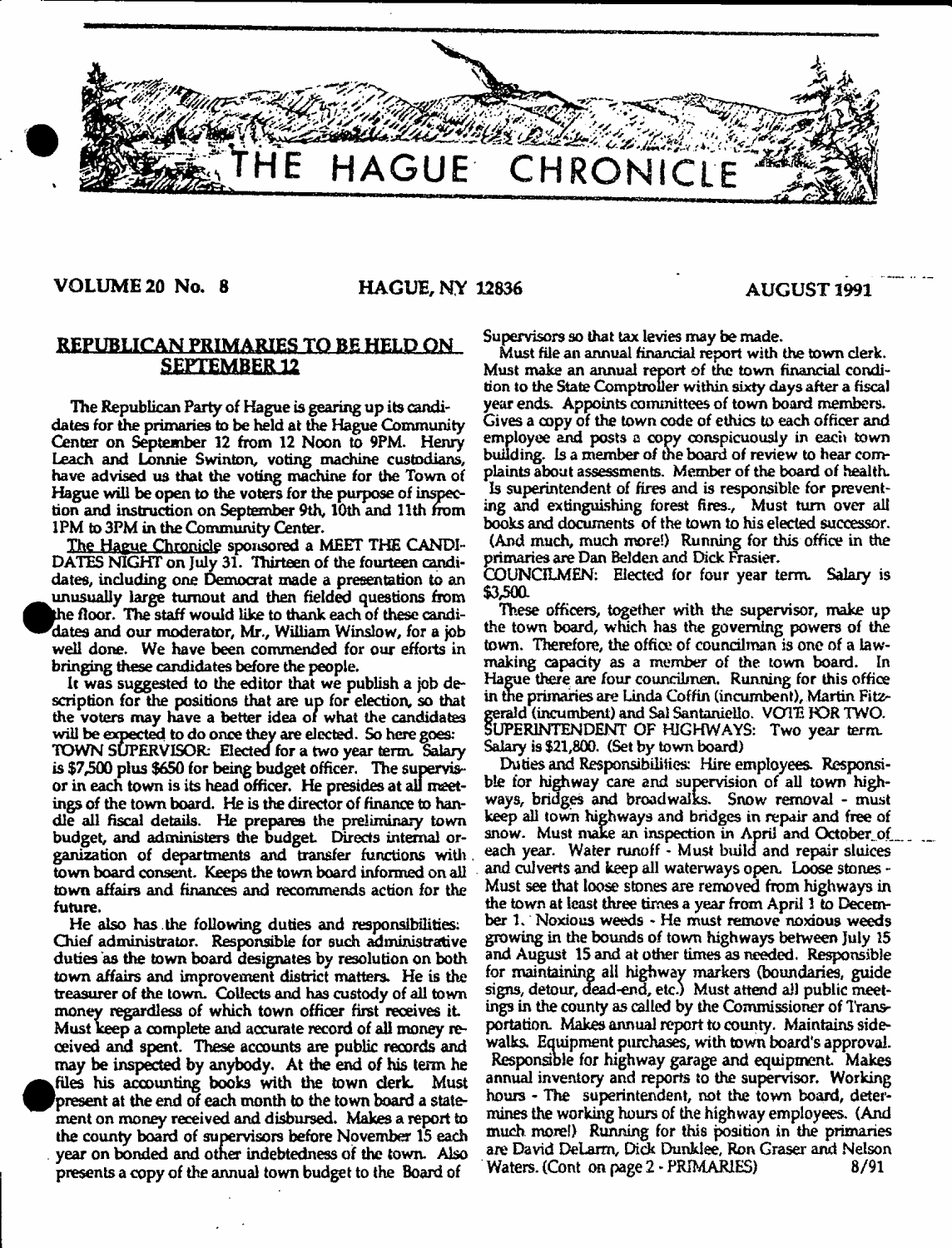TOWN CLERK, Salary \$4,600; TAX COLLECTOR, Salary \$2,300; REGISTRAR, Salary \$200. These are really three separate positions but are ail done by the Town Clerk.

As Town Clerk, (part-time position) she is the record management officer for all town reoonds. She takes minutes for all town board meetings, and issues all hunting, fishing and dog licenses. As registrar, she issues all birth, death and marriage certificates and as Tax Collector she sends out tax bills that are pre made by county and collects all local land taxes (four months). Running unopposed for this office is Nancy Trombley.

The editor of The Hague Chronicle invited each candidate to submit a short profile for this sissue so that those who could not attend the MEET CANDIDATES NIGHT may become acquainted with each one's capabilities to handle the office for which they are candidates.

DAN BELDEN - Candidate for Town Supervisor. (2 Yrs) **I** have **lived** tin Hague all my life and love it here. **1** have been married for 30 years to Janice, and we have 6 wonderful children.

I would favor the extension of the proposed sewer system from Friends Point to Pine Cove.

1 believe taxpayers dollars could be saved on the landfill closure by utilizing town equipment, local labor and resources.

I foresee the utilization of a citizens' committee to research economic development for the town. committee could also develop youth and educational progrms.

1 would pursue a better communications network in town, initiated by line extensions of Cable TV.

If selected to represent the people of Hague as candidate for Supervisor, 1 will continue to serve the people as 1 have for the past 20 years as Highway Superintendent.

RICHARD A. FRASIER - Candidate for Supervisor (2 yrs)

I have been in the garage business for 21 years, served as town councilman for 14 years and as deputy supervisor for 6 years. I have served on the Highway Committee for 14 years and been the chairman of it for 10 years. I was chairman of the Community Center Committee from its beginning through completion of die building. 1 was heavily involved in the construction stages through completion.

As deputy supervisor I have attended meetings on the county level and am familiar with these operations and demands on a supervisor's time.

1 have worked closely with the supervisor on the budget on cost control measures.

As chairman of the landfill and recycling committee 1 have worked towards making the landfill pay its own way and not be a burden on the general fund. I have also taken a great interest in possible alternatives to a standard landfill closure - primarily landfill excavation as a cost saving alternative.

1 feel the town needs an experienced leader in the next *2* years to help the board make informed decisions. During this critical time we will commit to many long term

projects and some long term expenditures involving financing and bonding for them for possibly as long as 20 years.

During the next supervisor's term we will face many problems as well as state mandates - such as solid was and recycling, wastewater and sewage treatment storm water runoff regulations, landfill closure and capping, plus trying to maintain the level of services we presently nave.

With all these expenses looming in the future combined with the sad economy, federal and state budget cuts and losses in revenue to the town from sales tax and other sources, the future challenges all of us to work together as never before.

I feel that if J. am elected supervisor that together we can meet these challenges and insure that Hague will be a beautiful, but most important and affordable place to live for many years to come.

SAL SANTANIELLO - Candidate for Councilman(4 yrs)

I have been a resident of Hague for 14 years and the owner/operator of a year-round business, The Silver Bay General Store, with my wife Kathy for over 10 years. I hold an independent car damage adjuster's license and have been working for General Accident Insurance Co. for 7 years, *I* have been a member of the Hague Vol. Fire Dept for 10 years and served as vice president for *7* years. I am president of the Chamber of Commerce and Fish and Game Club. I serve on the Executive Committee of the Winter Carnival Committee and coached Hague Little League for several years.

Ifl am elected to the Town Board I feel that my business experience combined with my continued involvement interest in community affairs will enable me to serve responsible and responsive Town Councilman. 1 realize the Town is faring some difficult challenges now and will continue to face others in the years to come, including budget crisis, waste disposal, continued development, etc., and I feel 1 cam make a significant contribution in meeting these challenges as a member of the Board.

1 feel that the Board must continue its responsive attitude toward town residents and organisations, and continue to remain open in all financial matters concerning town funds. 1 will support Mases-Ludington Hospital in their struggle to survive, better communications between town government and local organizations, and a continued strong relationship with Silver Bay Assn. and their community extension efforts. I will always be available to listen to townspeople's concerns. Keeping this in mind, 1 ask for your support in the Primary in September.

 $LINDA COFFIN - candidate for count two man (4 yrs)$ 

Occupation: Treasurer, Ticonderoga Central School Distnct. Former owner (10 yrs) Beachside Hotel, Cave Bar, Hague.

Education: Graduated Burnt Hills - Baliston Lake H.S. Graduated Albany Business College with an AS. Degree in Business Accounting. I have also attended many seminars and classes, both job oriented and public service related. .

Previous Service: 8 years, Hague Town Conncil woman Outside Activities: Member of The Hague Fish and Game Qub, new member and treasurer of the Hague (Cont. on page  $3 -$  CANDIDATES) 8/91

*2-*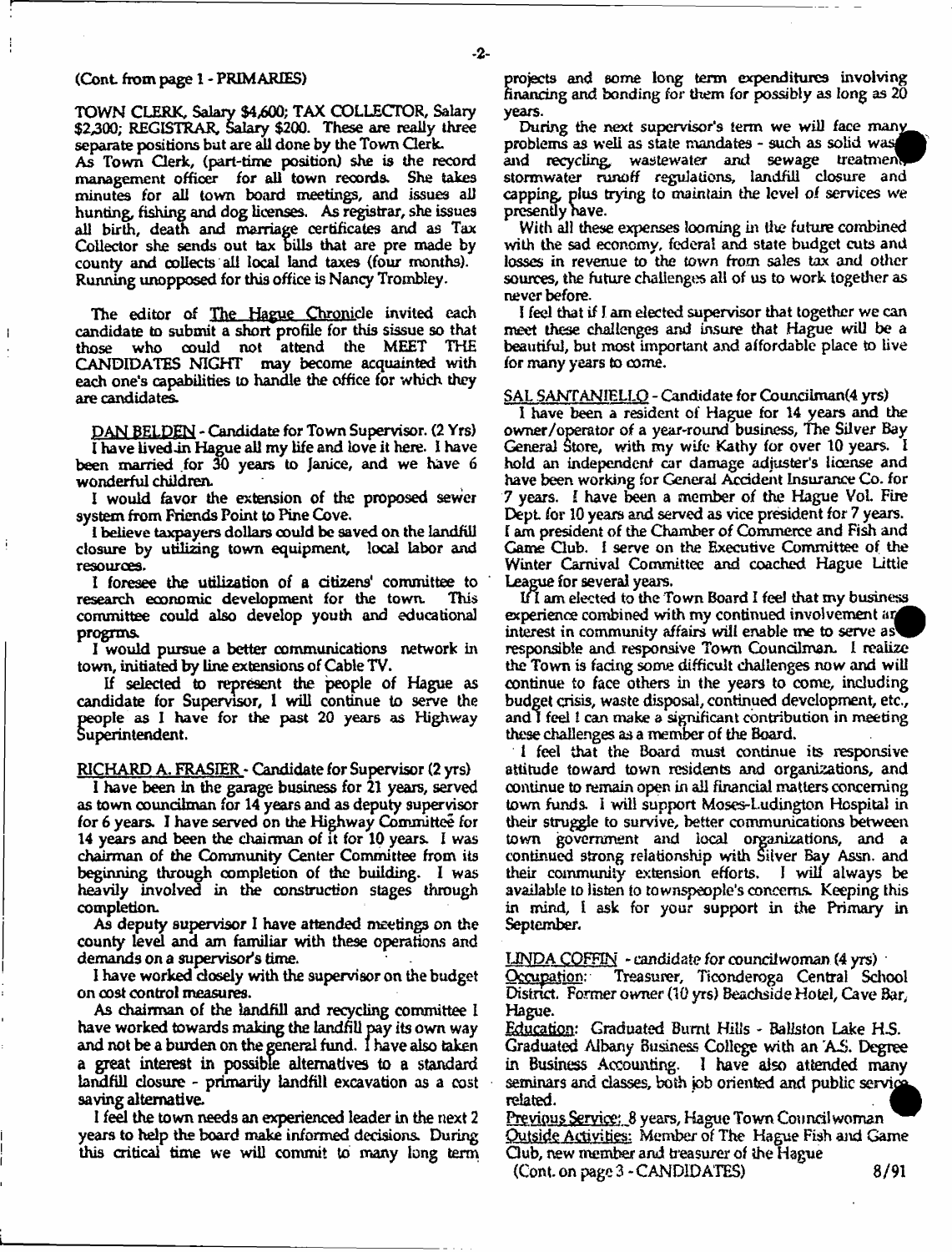#### (Cont from page 2 CANDIDATES)

Volunteer Fire Dept and I also do volunteer book-keeping

work for the Hague Chamber of Commerce.<br>Past Accomplishments: I have help I have helped with the construction details and contracts that built our Community Center. I have also worked on helping to keep our budget and taxes in line. important, continuing project to all of us.

Key Issues: We have to keep working on our sewer project We also have to work on our landfill, so we can best serve our community and all our needs and still meet the commitments of county and state closure guidelines. With both of these projects, we also have to keep in mind the possible future town growth.

I am also concerned with the possible closing of Moses Ludington Hospital. Although the hospital is not in our town, it is very, very, important to our community. I am open to work with area civic leaders and other public officials, to help Moses Ludington Hospital resolve their financial problems so they will remain open.

We also have many other on-going projects that need to be completed.

I am looking forward with interest and enthusiasm in working for and representing you for another term as councilwoman.

DAVID PeLARM - candidate for Highway Superintendent (2 yrs) I was bom in Hague and have lived here most of my life. In 1979 1 graduated from Hconderoga High School and went on to college where I majored in Business Management Four years later, I obtained a BA. degree in Business from Plymouth State College in Plymouth, NH.

Following college I worked for three years as a national field representative for Comp-u-cara International in Stamford, CT. While it was both interesting and challenging to be a part of a pilot marketing project, I decided to follow my own dream and start an excavating business with some of the skills 1 had gained. 1 returned to Hague and started DeLarm Excavating six years ago.

1 feel that my experience with heavy equipment, educational background in business management and my familiarity with Hague and the needs of its people uniquely qualify me for the position of Highway Superintendent. Perhaps most important of all is my desire to do a good job for the people of Hague, if elected to this position.

DICK DUNKLEE - Candidate for Highway Superintendent (2 yrs) I have been a lifetime resident of the town of Hague. I am married and the father of four children. I have worked for the town of Hague for the last 16 years and have been the deputy highway superintendent for the past two years. I am a full time employee and would also be a full time highway superintendent.

1 would appreciate your support on Sept 12.

NELSON WATERS - Candidate for Highway Superintendent (2 yrs) I was bom and raised in Hague, graduated from Hague High School, served in the US Air Force as a mechanic on the ground support equipment for the B-52 bombers. Four years of college, managed a tire recap shop, drove trucks & busses requiring Class 2 driver's license; 13 years as Supervisor & Counselor with California

Youth Authority; supervisor of a 20-man fire team with Dept. of Forestry which required knowledge & operation of certain equipment; a business man with up to 7 employees; owned a parking lot business, upkeep, repair & some new construction; pastor and pre-school founder supervising up to 25 employees, developing and working within budgets up to \$250,000, active in positive community projects like bringing in low cost medical help for low income families serving as Board President.

1 have had 30 years in a supervisory capacity in work related areas that make me a well qualified candidate for Superintendent of Highways for Hague.

BOB PATCHBTT - candidate for Republican County Committeeman. During the last 26 years of residence in Hague I have been active in the Republican Party. There is always work to be done to encourage good leaders to run for a public office and I feel I am qualified to stimulate interest in this area.

Motivations -1, My wife and I chose our town to live in because of its unique "quality of life." 2. I am in business in Hague and the environmental and economic well being of our community is two-fold.  $1$  Live and Work here. 3. My son and family have chosen to work and live here also. This gives a Grandfather great incentive to try and make our community an even greater place to live. As your Republican County Committeeman 1 will endeavor to encourage good Republican candidates to run for various public offices in our town. My Belief: good local government helps to make our country stomg. I would tike the opportunity to work at this "grassroots" level.

NOTE: We have one Democrat candidate so far who is running in the November general election for Councilman. She is KAREN LAUNDREE, Rt. 8. We will do a profile on her in the October issue.

## ZONING BOARD OF APPEALS - 7/25/91

Two public hearings have been scheduled for the

August 22,19912BA meeting at 7PM for the following: Gloria Peters (34-1-12.4) a request for a use variance to place a mobile home in Zone TR11.

Arcady Commons, Inc. (43-2.72) has asked for an area variance for a 2-Iot sub-division.

A workshop held by the Warren County Soil and Water Conservation District in Lake George Village on July 24 was attended by several members of Hague's various boards and Cns Ginn, ZBA reported to the ZBA members. Since a stormwater plan must be in place by Jan. 1, 1992, the Warren County Water Quality Strategy Committee is hard at work formulating a comprehensive program to establish guidelines and policies for each munidpatity...gl

#### PLANNINGBOARD

Dorothy Engler's minor 2-lot subdivision approved with conditions: Lot #1, contiguous to Roger's Rock Campsite may be conveyed to the State of NY or a contiguous land owner, or by granting an easement over Lot #2 for access to Lot #1.

(Cont on page 4 - PLANNING BOARD)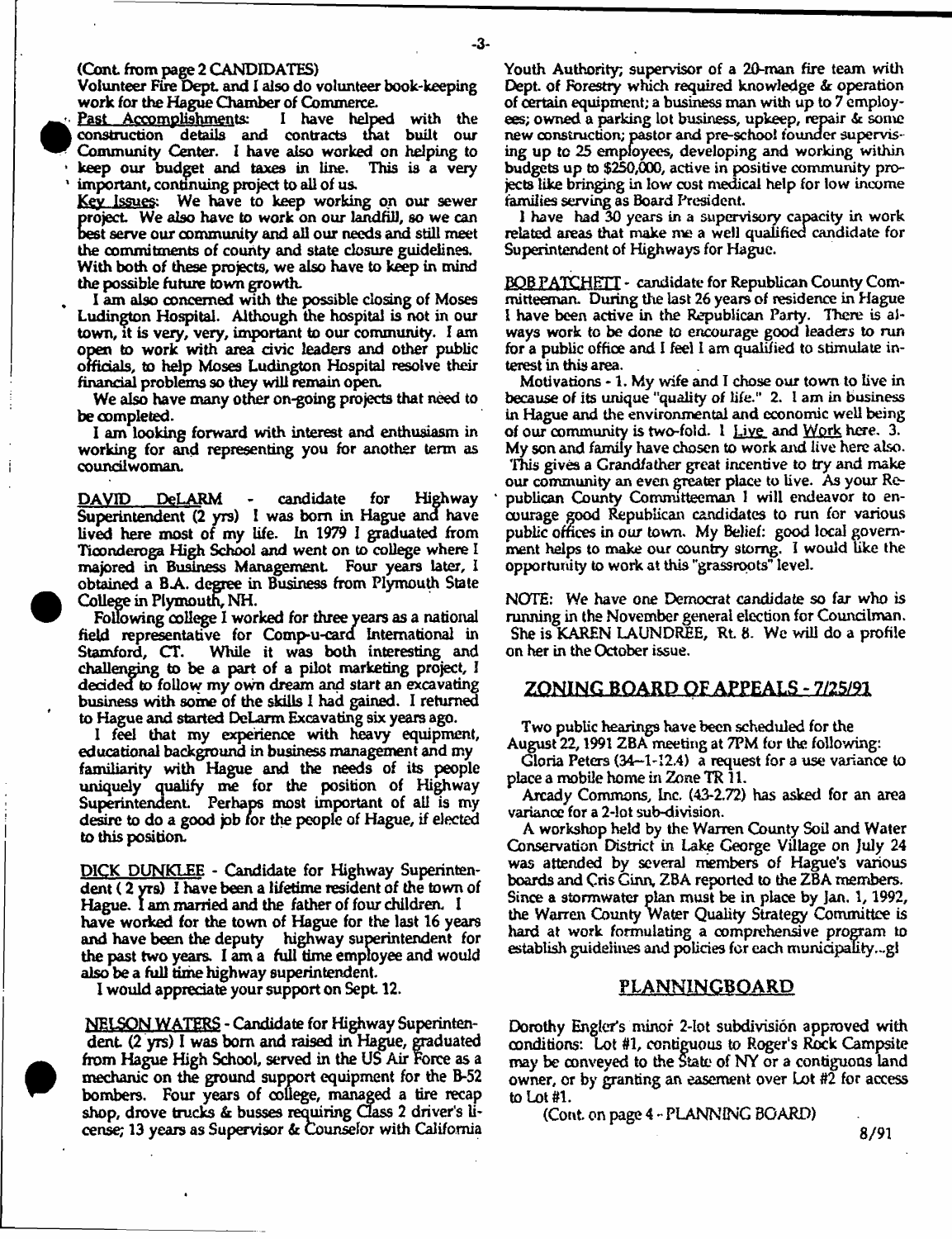#### (Cont from page 3 - PLANNING BOARD)

Kenna application to place a mobile home on her 65 Ac. Decker Hill Road property was approved with the condition that the Department of Environmental Conservation and Warren County Soil and Water approve the applicant's plans to: 1. place culverts in the drainage ditch located a short distance behind the planned location of the mobile home; 2. cover the culverts with soil and place swales in such positions as to cause water to drain away from the structure.

William Icke's application to add an addition to his Pine Cove home was approved.

The application of Arcady Bay Commons to permit the construction of a single family house on Lot #72 (former site of the recreational building) containing 1.68 Acs- was approved.

The application of G. Fisher to put an addition on her Friends Point home was approved per the revised site plan presented dated 18 July 1991.

The Jack Carney, Sr. application for a minor 4-lot subdivision of 125+ Acs. was put on hold due to the fact that the APA had not responded to the Planning Board's request for a determination as to the need for APA review of the project If the APA issues a letter of non-jurisdiction in time to publish a public hearing notice, a public hearing will be held on 9/5/91 at 7PM.

The request from the Zoning Board of Appeals for Planning Board recommendation on Gloria Peters' application tor a use variance to place a mobile home on her Dodd Hill Road property was returned to the ZBA tor their findings concerning the applicant's compliance with Section 7.041 of the Zoning Ordinance pertaining to mobile homes.

Karen Laundree moved that the Town Board review the model storm water regulations as soon as possible since any changes must be made prior to the implementation of these regulations on 1/1/92.

The Planning Board approved that a letter be sent to the Town Board requesting that the Town provide adequate liability insurance coverage tor members of the Zoning Boards... ac

## TOWN BOARD-8/13/91

When the town board meeting of 8/13/91 opened Karen Laundree, chairman of the Planning Board addressed the group on two items. 1. Insurance coverage for members of the Planning and ZBA boards. Supervisor Bolton assured her every member was covered for \$500,000. 2. Requested a meeting with Wilson Campbell concerning stormwater regulations. The supervisor stated he would like to see a town resolution passed that would put Hague in control of these regulations in our town and appointed Dick Frasier and Linda Coffin to the committee.

David Martucci returned to Hague a reimbursement check tor \$63667 he received from the state. This covers the same amount paid to the state by Hague tor Mr. Martucci's courses taken to enable him to take the assessor's test tor state certification.

He also brought up a problem with the town's dog-catcher job. Blanche Yaw noted problems she had had and asked the board tor a solution.

In other business:

A letter from "Pride of Ticonderoga, Inc. to Supervisor

Bolton thanking him tor all the efforts he has made to. seek to help solve the problems facing Moses-Ludington Hospital.

After meeting with Clough Harbour the final Environmental Impact Statement (EIS) on Hague's sewer project has been submitted to the Board of Supervisors of Warren County. A copy of the report is available for residents' perusal at the Community Center, Monday through Friday, 8AM to 5PM. If approved work could begin by July 1992.

The Landfill closure proposal is in place and that report is also available for reading at the Community Center,.. gl

#### MLH NEEDS HELP!

Because of the critical financial state that Moses Ludington Hospital is in and the very real possibility that it will close by January 1, 1992, a support rally has been organized in the area and is scheduled tor August 24.

Kitty Garrand, Executive Director of the Ti Chamber of Commerce says the rally will attempt to draw attention to the hospital and the many services they offer, and most particularly what it would be like in the area without it.

The rally is scheduled tor Saturday, August 24 from noon to 5PM on the hospital lawn. A parade of emergency vehicles will start at the Heritage Museum and end at the hospital. Tours of both the nursing home and hospital will be given by staff members.

There will also be many informational activities, children's games, horse and buggy rides and clowns. A , silent auction will be held as well as a "Casino Tent" to be sponsored by the Elks.

Air vac helicopters will be located on the hospital lawn where participants can view the emergency equipment used to transport patients to other facilities. Technicians will also be on hand to answer any questions.

Ti's fire department, police and emergency services are all cooperating to make this a success.

If you would like to be a part of this rally and can spare some time on the 24th, call the Ti Chamber of Commerce, 585-6619. In any event, plan to be there to participate in the various activities and let everyone know that you are interested in keeping Moses Ludington in operation.

## **HANCOCK GALLERY SCHEDULE**

August 17 is the last day to view the exhibits of Delores Could, Sumi-e tike art work and Helen Potter, Floral Watercolors. Beginning August 21 to September 14 Keith Do)beck, wood carver, will exhibit (and sell) realistic birds and decoys. Also exhibiting will be Luman Pendeti - folk art wooa carver. This display of each kind of carvings should compliment each other.

If you haven't been to the Hancock Gallery, you are missing a treat Located in the Hancock House in Ticonderoga, the gallery is open from 1QAM-4PM eveiy day but Sunday.

7 *ntvtr married Because inert was no need, I have three pets at home that answer the same purpose as a husband. I have a dog that growls every morning, a parrot that swears ad afternoon, and a cat that stays out ad night.\**

... *'English vnitir Odarie CoreM 8/91*

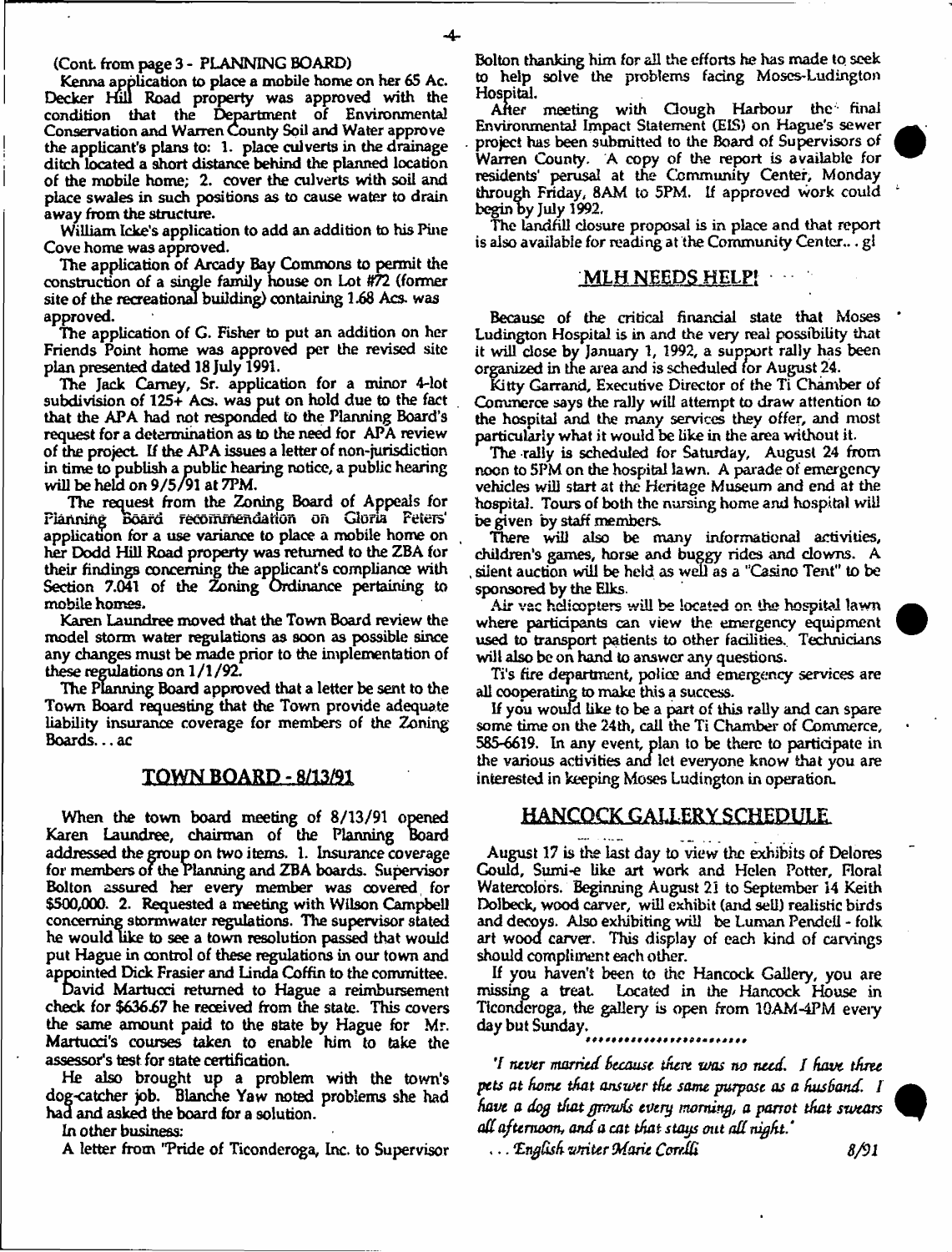#### **MEAXHEHNQIES** Mary Lou Doulin

This summer of 1991 has been the hottest on the eastern seaboard since they have been recording temperatures. Hague has fared just a little better. July's temperatures were all dry and in the 80's and 90's with the exception of July 2 when it was 78® and Saturday, July 13 which rained and temperatures only reached the 60's. We had an exceptionally hot spell beginning Tuesday, July 16 when temperatures climbed into the 90's and remained there for the next seven days peaking to 97 on Sunday, the 21st. The only redeeming feature was that the nights cooled down to the 60's and 70's.

August began with temperatures in the 90's. On the 4th we had an unusual combination of rain, (a downpour) wind and sun. These elements all mixed to create a most beautiful rainbow that appeared in the northeast Friday, August 9 brought a steady soaking rain which among reports of wells and streams going dry was most welcome. The full moon will appear on August 25. Hope you didn't miss the Perseid meteor showers on August 12 and 13th. Thisy ear's conditions were extremely favorable and a rate of 60 to 100 meteors an hour was predicted.

# TICONDEROGA FESTIVAL GUILD ART  $SHOW - AUGUST 17 & 18$

The Ticonderoga Festival Guild is sponsoring an Art Show at the Hague Community Center on Saturday, August 17 from IGAM-4PM and on Sunday, August 18 from 10AM-3PM. A number of artists are planning to show their works, which will be for sale.

Among the exhibitors will be Ruth Rumney, Bruce and Annette Mitchell, Barbara Babson, Marian Brundagp, Laura Hall, Ellen Lewis and Russell Geh, sculptor. Some of Hague's talented artists will also be displaying their works, including Bea Frasier, Jane Parmley and Shirley Smith.

Admission Is free. Do come and enjoy the exhibits these artists will be displaying.

## HAGUE HISTORICAL SOCIETY

The Hague Historical Society invites you to go on a bus trip to: The Calvin Coolidge Homestead in Plymouth, VT on Friday. September 27, 1991.

The area is known as the Plymouth Notch Historic District and is under the supervision of the State of Vermont. In addition to the Coolidge Homestead and Birthplace, there is a spendid new visitors' center with pictures and memorabilia (and an interesting gift shop), a bam with fanning implements and a working cheese factory.

Following our visit to the Plymouth area, we travel down Route 100, hoping that the foliage will be in fine fall colors (Route 100 is especially noted for its autumnal beauty). A short time later we arrive in Weston, VT, home of the famous Vermont Country Store. If all has gone well, we should have about an hour to prowl around the pretty village of Weston, or to visit the store.

COST OF TRIP: \$13.00 per person; \$2.75 for the museum fee. Make your check for the amount of \$15.75 payable to the Hague Historical Society and mail it to the attention of Ethel, P.O. Box 2551, Silver Bay, NY 12874.

REGISTER FOR THE TRIP BY PHONING The Hague Community Center at 543-6161 during business hours Monday through Friday.

The bus wifi leave the Community Center in Hague at precisely 8AM on September 27. The trip takes about 2 hours, but we will arrange for a "coffee/and" stop in the Rutland area. We hope to return to Hague between 6 and 7PM.

There will be a pick up in Ticonderoga at 8:15AM for those in the Ti area. Be at the Grand Union Parking Lot a few minutes in advance of the scheduled departure time.

Yes, it's a long day, but it should be an interesting one. Do join us.

## HAGUE SENIOR CITIZENS

The Hague Senior Citizens will meet at the Hague Community Center on August 27 at 1:30PM. We are planning a trip on the Carillon, which operates on Lake<br>Champlain for our September meeting. Since the Champlain for our September meeting. Historical Society is planning a trip tor September 27, it has been suggested that we move our meeting date up to September 17. Be thinking about it!

We plan to show excerpts from the video tape that was taken at the Senior luncheon at Silver Bay in April at our August meeting.

ANNUAL WARREN/HAMILTON COUNTY Senior picnic will be held at the Beach Road Picnic Area, Lake George on Wednesday, September 4 from 10AM. Rain date is Thursday, September 5. Meal consists of barbecue chicken, com on the cob, potato chips, rolls and cold watermelon. Seniors attending the picnic are encouraged to contribute \$150 towards its cost. Contributions are confidential arid no one is denied a picnic lunch due to their inability to contribute. Please make your reservation by Friday, August 23, by calling Dottie Henry or Ethel Andrus. Each picnicer will need to bring his own flatware. Everything else will be provided. Entertainment will be provided by Mary and Bill Jenkins and Betty Jeremy.

### CUB SCOUT PACK 21 NEWS Karen Costello

Thank you to all the hot people out there who are drinking and depositing their refundable bottles in the Cub Scout barrel at the town beach and at the landfill! You're recyling and helping our Scouts with their activities

Some Webelos are keeping their skills sharpened this summer learning new knots, working with wooden models and keeping physically fit while earning activity and sports pins. They're planning a special outing if the skv relents and the river rises!

We're proud of those Scouts and leaders that have been helping our fire department with their creative talents in advertising. Community involvement may begin in small ways, but will hopefully grow and stick with these fellas.

If there is anyone out there interested in Scouting (Cubs and leaders), please contact Karen Costello at 543-6590. We need a few good men!

*{Pcuu flmrisfuts ivfisn reason rules 8/91*

- 5-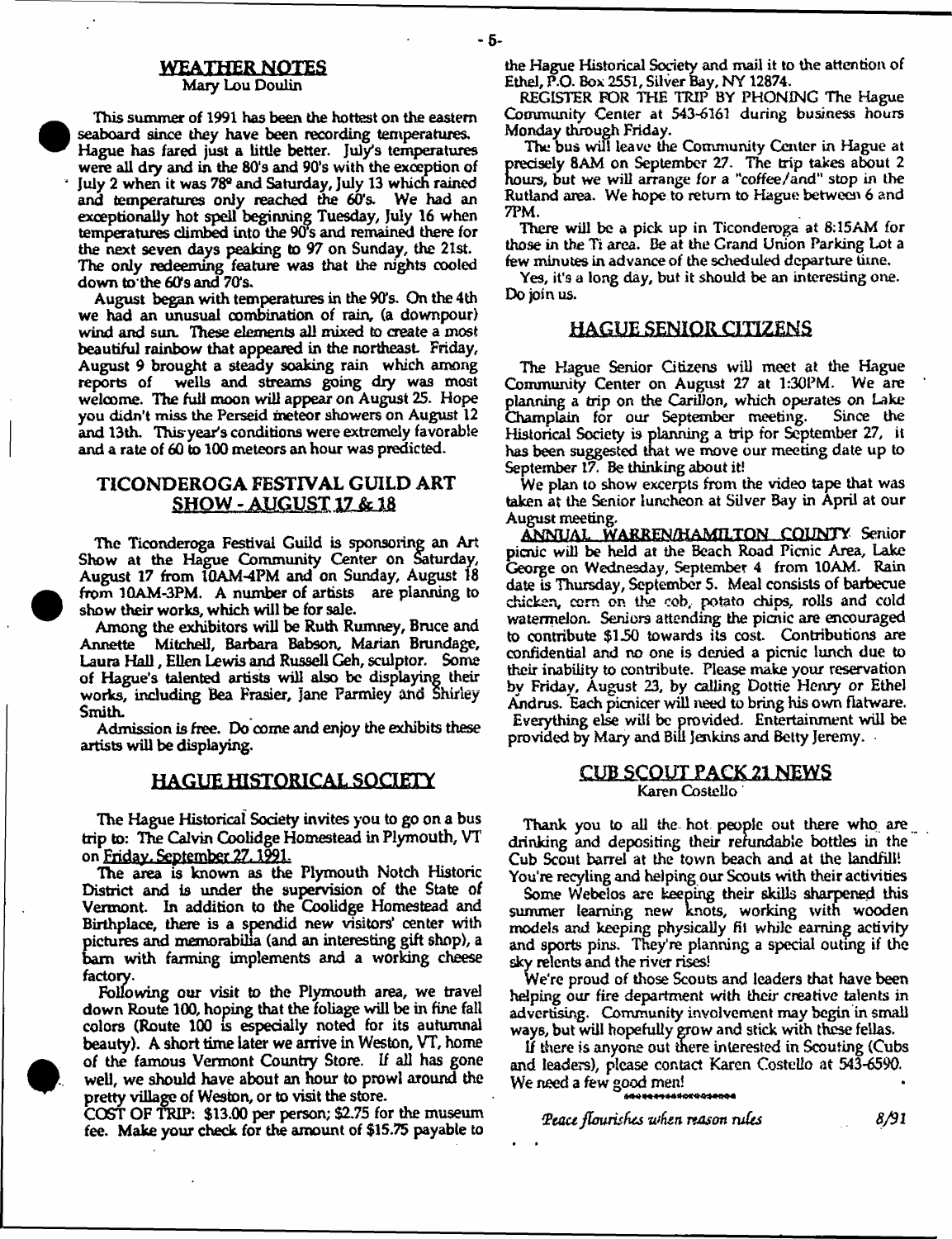-6-

The next Property Owners' meeting will be held WEDNESDAY, AUGUST 21, 1991 in the Hague Community Center. There will be a social gathering and refreshments at 7PM, followed by the business meeting at 7:30PM. The meeting is open to both members and non-members. Hague residents are welcome.

At the August meeting we will hear from Bruce Craig, a member of the Board of Trustees of Moses Ludington Hospital, who will give us an update on the hospital situation.

With us also will be Michael White, Executive Director of the Lake George Park Commission to tell ua about the regulations ana explain the new regulations for recreational uses of Lake George.

Finally, we will be electing a new slate of officers for the next two years.

If you have not yet paid your \$5 dues for Summer 1991, please do so now. We need your help to close our books before the snow flies! Checks payable to the Property Owners of Silver Bay may be sent to Box 2515. We will also be accepting dues at the meeting.. Paula Hartz, Pres.

# "WINDOWS ON THE PARK" RELEASED

The Adirondack Council is pleased to present the latest installment in its series of research, education and policy publications: "Windows on the Parle Scenic Vistas of the Adirondacks."<br>"' Windows on the Park'

outlines the Adirondack Council's vision of how and why the Park's scenic beauty ought to be protected for future generations to see and enjoy, " said Council Communications Director John F. Sheehan. "It is meant to be a guide for state and local policy-makers, land trusts and other groups and individuals interested in preserving the scenic qualities that make the Adirondack Park a special place to live and visit"

"Windows on the Park" was written by Adirondack Council Research and Education Director Michael G. DiNunzio, edited by John F. Sheehan and photographed by Alan Cederstrom of Glens Falls.

Note: The Council has sent a copy of the publication to The Hague Chronicle. The editor would be nappy to lend it to anyone interested.

### FIRE DEPARTMENT SPAGHETTI SUPPER

The Fire Department will hold a spaghetti supper on Sunday night, September 1 from 5-7PM at the Hague Community Center. Adults \$5.00; children \$350. Menu: spaghetti and meat balls, tossed salad, garlic bread, dessert and beverage.

This should be a god-send for those of you who have to leave on Labor Day and don't want to have to cook that last dinner!

Come join us.

*Just for today I will be happy. This assures that what Abraham* Lincoln said is true, that 'most folks are about as happy as they make up *tfusr minds to St.\* jfappuws is frost tuiiSnu it is net a matter of totfemals.. .Ooit Ccmtyit*

# CONTRIBUTIONS TO FOOD BANK GRATEFULLY ACCEPTED

Joan Dillon, postmaster of the Silver Bay post office reminds us that each year before Christmas the USPS accepts donations of food through post offices to donate to those who are less fortunate. She has come up with a wonderful suggestion. For those of you who are leaving our fair city and wonder what to do with your left-overs (canned or dry foods), why don't you take them down to your friendly post office where they will be accepted and turned over to the Hague Food Bank, which is in the Community Building. This would serve a two-fold purpose. Not only would you be getting the things off your hands, but you would be helping a very good cause.

#### NEW TRAIN STATION IN TICONDEROGA

Your editor had the privilege of attending the ribbon cutting and dedication ceremony of the new train station in Ti on August 13. Mike Connery, supervisor of the town of Ticonderoga was the master of ceremonies. After a presentation by the Corps of Drums from the Fort, he introduced several dignitaries from NY State DOT and AMTRAK, who spoke a few words commending the people in Ti for their efforts in making this station a reality. Kitty Garrand, executive director of the Chamber of Commerce started her remarks with "Hallelujah and Amen". She said it had been a long time coming -10 years and she was very proud to have had a part in it.

The new station is on the "right side of the tracks", you will be pleased to know. There is a nice waiting room, which is open and heated automatically an hour before the train is due and for an hour after it has passed The building is very nice - a far cry from the shack that once was called a station on Route 22. It is located on the Fori road in the spot which once was Radio Station W1PS (before it burned), and right beside the tracks! A large macadam parking lot which would hold all the cars that would ever be there at the same time (and then some) with handicapped parking available, was full at the dedication.

# SILVER BAY SELECTED AS SITE OF **WRITER'S VOICE PROJECT**

SBA has been selected by The National Writer's Voice Project to be one of six literary centers in the country created to foster opportunities and audiences for nationally-known and emerging local writers.

Programming will indude a readings tour featuring six nationally-known authors each year. E: L. Doctorow, author of Billy Bathgate, and others, will serve as the project's first national chair and will participate in a variety of its programs.

The SBA will also develop a local literary arts program to support established and aspiring authors in the Adirondacks. The program will support all genres of writing by authors of all ages through readings, workshops and other school and community-based programs.

**ESQEC<del>OG 444</del>648044<del>64460</del>65** 

*utottestands aside to Ut anyone pass Who faum/s uhere he is going.*  $8/91$ 

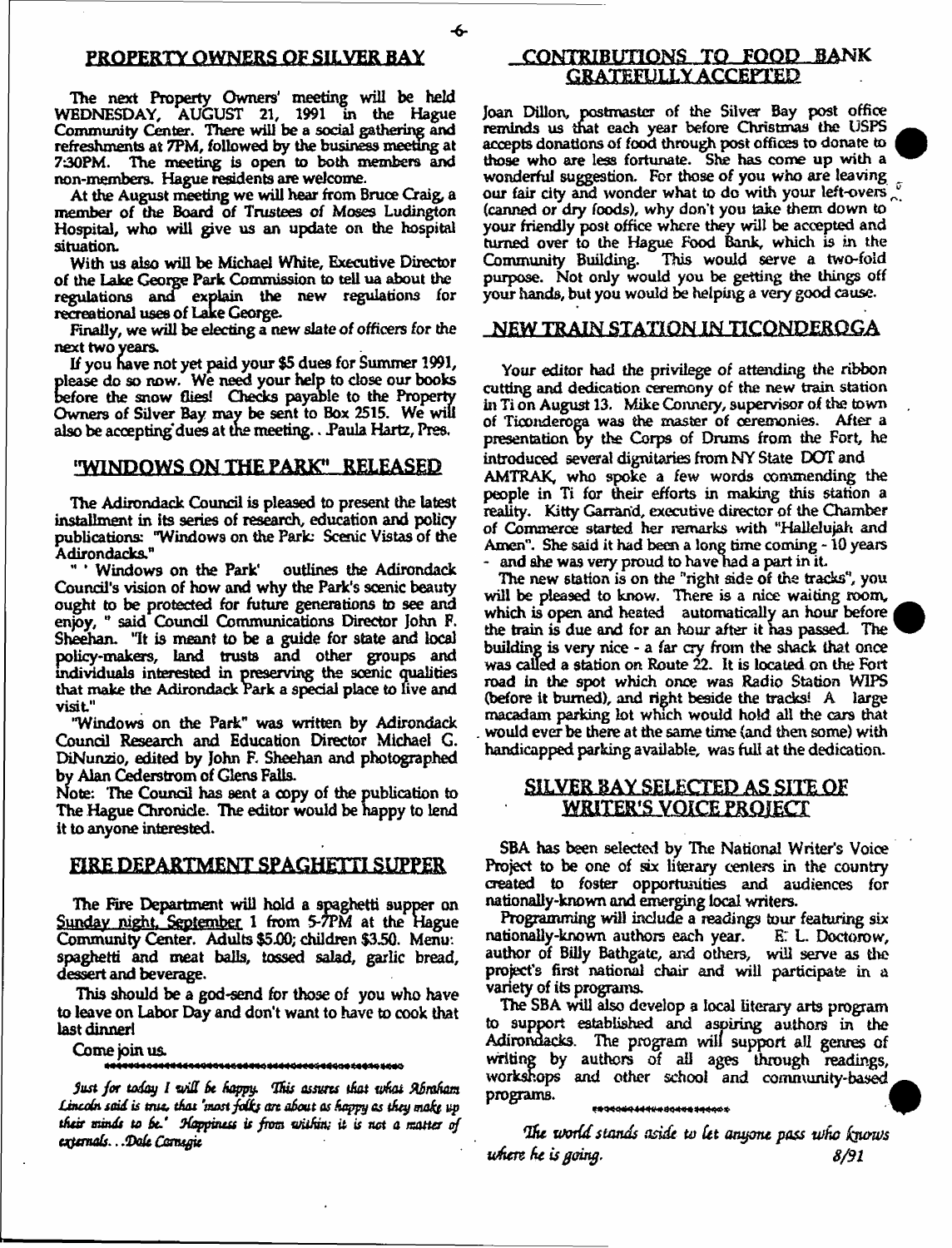## **SOUNDINGS**

- 7-

BORN - A boy, Brandon, to Diane Rusnack and James Howard, Hague, on July 17 at Moses Ludington Hospital.

ORN - A girl, Molly DeLarm Ginn, to Sheri (DeLarm) and Cris Ginn, Hague, on August 5 in Glens Falls Hospital. Proud grandparents are Nancy and Dick Fogwell, Hague.

MARRIED - Lana, daughter of Chae and Leo Ross, Route 8, Hague, to Jack HiUs, son of John and Annabelle Hills, Ticonderoga, on August 11 at 10 o'clock in the Church of the Blessed Sacrament, Hague.

DIED: Maude (Mrs. Ralph) Baloom, former resident of Hague, in Florida on Aug. 13. Surviving is Mrs. Florence Smith, sister-in-law.

KAYTE MEOLA, daughter of Rudolph Meola, Hague, has been accepted for summer admission at Antioch New England Graduate School in Kenne, NH. Miss Meola is pursuing a master of "science degree in environmental with a concentration in environmental communications.

DAVID C LAWRENCE, pastor of the Hague Baptist Church has been appointed as a director of the Lake George Association at its recent annual meeting.

# PROPERTY OWNERS OF SILVER BAY

^The next Property Owners' meeting will be held WEDNESDAY, AUGUST 21, 1991 in the Hague Community Center. There will be a social gathering and refreshments at 7PM, followed by the business meeting at 730PM. The meeting is open to both members and non-members. Hague residents are welcome.

At the August meeting we will hear from Bruce Craig, a member of the Board of Trustees of Moses Ludington Hospital, who will give us an update on the hospital situation.

With us also will be Michael White, Executive Director of the Lake George Park Commission to tell us about the phase-in of the wastewater regulations and explain the new regulations for recreational uses of Lake George.

Finally, we will be electing a new slate of officers for the next two years.

If you have not yet paid your \$5 dues for Summer 1991, please do so now. We need your help to close our books before the snow flies! Checks payable to the Property Owners of Silver Bay may be sent to Box 2515. We will also be accepting dues at the meeting. . .Paula Hartz, Pres.

## MOHICAN HOME BUREAU

The first meeting of the Mohican Home Bureau will be held September 3 at 10AM at the Hague Community enter. Subsequent meetings will be  $9/17$  and  $10/1$ .

^^M eetings are scheduled tor the first and third Tuesday of each month at the Community Center at 10AM. Membership dues are \$8.25 per year. Members bring a bag lunch and coffee, tea and dessert are provided. There is no exact adjournment as members are encouraged to stay and work on or finish a project.

New members are welcome so please join us. Phone Trudy Karmazin, 543-8838 or Betty Van Sleet 543-6770.

Our project for the next meeting is a "Surprise Project." Bring your scissors.

Our drawing for our quilt was held at the Hague Craft Fair and was won by Jackie Ambra of Hague.

On July 18, 1991, RAY MONROE spotted a moose and her calf near his home at Graphite.

GARAGE SALE will be held at Waliy Conlon's home on the New Hague Road on Saturday, August 17 beginning at 10AM.

# **LGA ASKS-LAKE..CRQUFS TO M ILFOIL** MEETING

The Lake George Association is extending an open invitation to representatives of nearby lakes to participate in a round-table discussion of concerns about milfoil.

The meeting will be held at 10AM, Monday, August 19 at die LGA's new office located at the junction of Northway Exit 21 and Rt. 9N.

The purpose is to explore ways to get New York State and other levels of government to do what lake users want to address the milfoil problems that are spreading throughout this part of the state. Participants will be asked to consider possible legislative action, potential financial resources, and expanded programmatic responses by government agencies.

This also will be an opportunity to learn about each other's situations and what controls are being tried at each of the infested lakes.

Milfoil was first discovered in Lake George in 1985 when three weed beds were identified in the South Basin. Since then, over 76 sites of milfoil have been identified throughout Lake George, and over \$500,000 has been spent researching both die weed growth and the effectiveness of various mechanical controls, in addition, the LGA has been working to win state approval of the herbicide Sonar which is being used effectively to manage milfoil in locations, in the Northeast and throughout the nation.

From LGA's information, milfoil in the last five years has moved into many of the lakes around the Capital District and eastern Adirondacks, and the spread continues.

Because the LGA's space is limited, lake representatives interested in participating in August 19th round-table discussion are asked to contact the LGA (518 668-3558) or at Box 408, Lake George, NY, 12845, as soon as possible. If there is enough interest, the LGA will sponsor additional round-table discussions in the future.

## SURPLUS FOOD/GLEANING PROGRAMS

Surplus food and food from the gleaning program will be distributed at the Community Center on August 22 from 1-4PM.